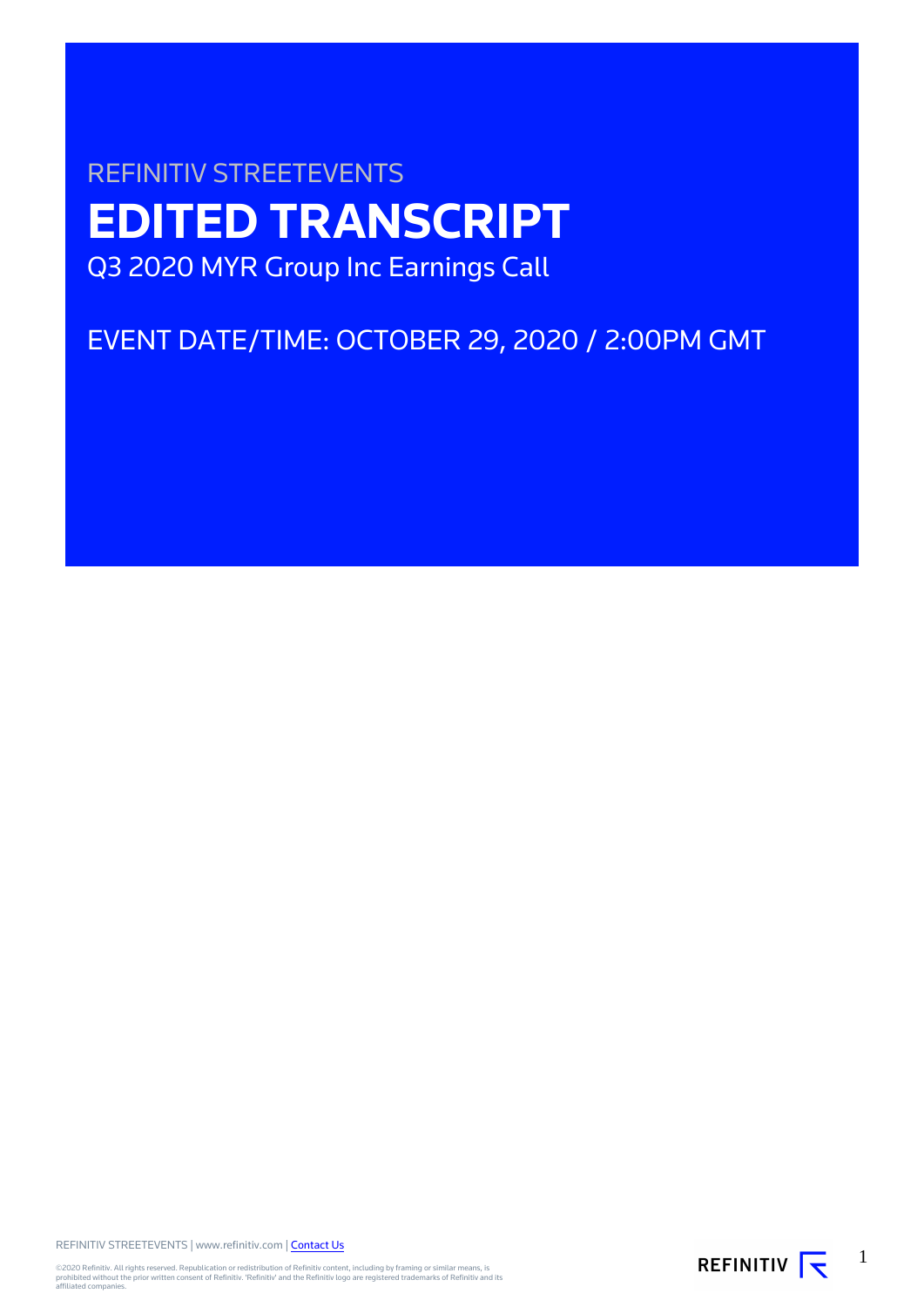#### **CORPORATE PARTICIPANTS**

**Betty R. Johnson** MYR Group Inc. - Senior VP, CFO & Treasurer **David Gutierrez Jeffrey J. Waneka** MYR Group Inc. - Senior VP and COO of Commercial & Industrial **Richard S. Swartz** MYR Group Inc. - President, CEO & Director **Tod M. Cooper** MYR Group Inc. - Senior VP & COO of Transmission and Distribution

#### **CONFERENCE CALL PARTICIPANTS**

**Alexander David Dwyer** KeyBanc Capital Markets Inc., Research Division - Associate **Jonathan Paul Braatz** Kansas City Capital Associates - Partner and Research Analyst **Jyotasna Yadav** Stifel, Nicolaus & Company, Incorporated, Research Division - Associate

#### **PRESENTATION**

#### **Operator**

Good morning, everyone and welcome to the MYR Group Third Quarter 2020 Earnings Results Conference call. Today's conference is being recorded. At this time for opening remarks and introductions, I would like to turn the conference over to David Gutierrez of Dresner Corporate Services. Please go ahead. David.

#### **David Gutierrez**

Thank you, and good morning everyone. I'd like to welcome you to the MYR Group conference call to discuss the company's third-quarter results for 2020 which were reported yesterday. Joining us on today's call are Rick Schwartz, President and Chief Executive Officer, Betty Johnson, Senior Vice President, Chief Financial Officer, and Treasurer. Tod Cooper, Senior Vice President and Chief Operating Officer of MYR Group's Transmission and Distribution segment and Jeff Waneka. Senior Vice President and Chief Officer of MYR Group's Commercial and Industrial segment. If you did not receive yesterday's press release, please contact Dresner Corporate Services at (312) 726-3600, and we will send you a copy, or go to the MYR Group website where a copy is available under the Investor Relations tab. Also, a replay of today's call will be available until Thursday, November 5, 2020, at 12:00 PM Eastern Time by dialing (855) 859-2056 or (404) 537-3406 and entering conference ID 7761308. Before we begin, I want to remind you that this discussion may contain forward-looking statements.

Any such statements are based upon information available to MYR Group Management as a state, and MYR Group assumes no obligation to update any such forward-looking statements. These forward-looking statements involve risks and uncertainties that could cause actual results to differ materially from the forward-looking statements.

Accordingly, these statements are no guarantee of future performance. These risks and uncertainties are discussed in the company's Annual Report on Form 10-K for the year ended December 31, 2019. The company's quarterly reports on Form 10-Q for the first, second, and third quarters of 2020, and in yesterday's press release. Certain non-GAAP financial information will be discussed on the call today. A reconciliation of these non-GAAP measures to the most comparable GAAP measures is set forth in yesterday's press release. With that said, let me turn the call over to Rick Swartz.

#### **Richard S. Swartz MYR Group Inc. - President, CEO & Director**

Thanks, David. Good morning, everyone. Welcome to our third quarter 2020 conference call to discuss financial and operating results. I will begin by providing a summary of our third-quarter results and then turn the call over to Betty Johnson, our Chief Financial Officer for a more detailed financial review.

Following Betty's discussion, Tod Cooper and Jeff Waneka, Chief Operating Officers for our T&D and C&I segments will provide an industry outlook and discuss some of them where are Group's opportunities going forward. I will then conclude with some closing remarks and open the call up for your comments and questions. Our third-quarter results included a net income of \$17.3 million, a 67% increase over the third quarter of 2019 along with increases in revenue, gross profit, EBITDA, and free cash flow as compared to the same period of 2019.

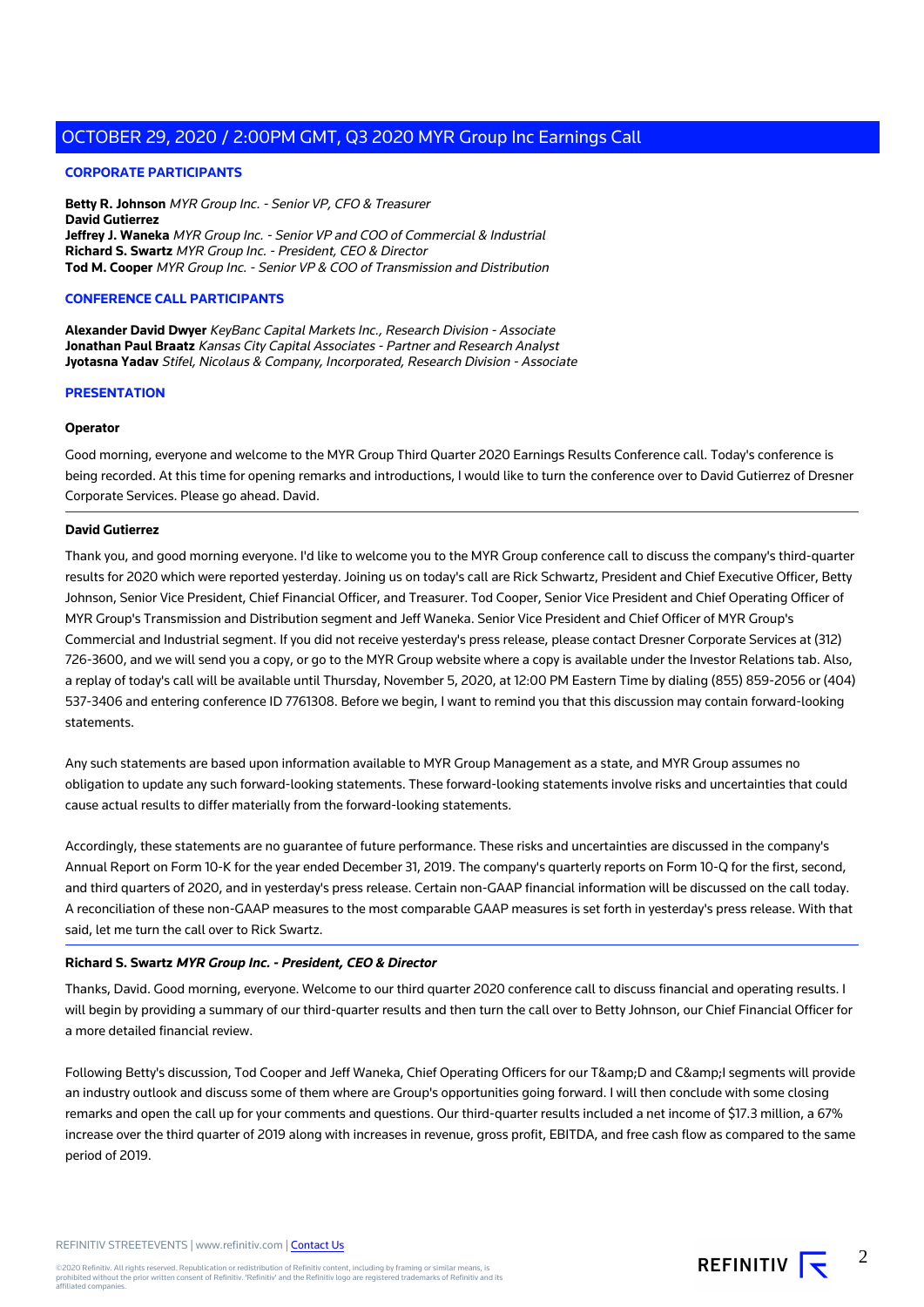Our backlog at the end of the third quarter was \$1.72 billion. The sixth consecutive record high for our backlog reflecting the current stability in the markets we serve as well as our competitive strength. With the first nine months of 2020 in our rear-view mirror we are pleased that the plans we enacted allowed us Successfully meet the needs of our clients, remain profitable, continue to grow our business, and keep our people working as safely and productively as possible.

We continue to carefully monitor the varying degrees to which the COVID-19 pandemic is affecting our business. We consider the health, safety, and well-being of our employees, clients, and communities our highest priority. COVID-19 continues to have a negative impact on individuals within the communities we serve. I'm proud to say that our community involvement has remained strong throughout the third quarter, through blood drives, meal donations for essential workers, volunteer hours, and event sponsorships. MYR Group continues to give back to the people and the communities in which we live and operate.

During the third quarter, bidding and project execution was active for projects of all types and sizes in both our T& D and C& I business segments. The drivers for capital spending and transmission remained strong, including the ongoing need to strengthen grid reliability and resilience, replacing aging infrastructure, and integrating renewable energy.

While our primary C& I markets appear to be less vulnerable to economic slowing including health care, transportation, data centers, warehouse, renewable energy, and water projects, we continue to monitor and discuss planned projects with our business partners to gain additional insight into the future stability of our business. We also anticipate significant opportunities in the utility-scale solar, and battery storage space in the near future. This is being driven by aggressive state renewable portfolio standard goals, carbon reduction commitments from utilities across the country, improved technology, and decline in material costs.

Overall, we believe our greatest strength lies in the diversity and dedication of our talented professionals, who inspire me with their unwavering perseverance through these challenging times. Together we will adapt to our clients' needs, innovate, and remain agile in order to meet and exceed performance expectations. We are confident that our geographic scale, depth of expertise, and client-focused mindset will allow us to deliver sound financial results that form the foundation for consistent long-term success. Now Betty will provide an overview of our financial results for the third quarter of 2020.

#### **Betty R. Johnson MYR Group Inc. - Senior VP, CFO & Treasurer**

Thank you, Rick. Good Morning everyone. On today's call, I'll be reviewing our quarter-over-quarter results, for the third quarter of 2020, as compared to the third quarter of 2019. Our third quarter 2020 revenues were \$607.9 million, a record high. This represents an increase of \$24.7 million or 4.2% compared to the same period last year. Our third quarter T&D revenues were \$299.7 million, an increase of 1.6% compared to the same period last year. The breakdown of T&D revenues was \$185 million for transmission and \$114.7 million for distribution. The T&D segment revenues increased primarily due to storm work related to certain weather events, partially offset by a delay and start-up activity on certain transmission projects.

Approximately 50% of our third quarter T&D revenues related to work performed under master service agreements. C&l revenues were \$308.2 million, a record high for C&I segment, was an increase of 6.9% compared to the same period last year. The C&I segment revenues increased due to higher volume associated with the CSI acquisition and transportation-related services, partially offset by slowdowns associated with the COVID-19 pandemic. Our gross margin was 12.6% for the third quarter of 2020 compared to 10.2% for the same period last year.

The improved gross margin was primarily due to an increase in higher-margin and storm-related work, better-than-anticipated productivity on certain projects, and settlements related to previously unrecognized revenues and project claims and change orders. These improvements were partially offset by labor inefficiencies on certain projects and decreases in revenue recognized and pending claims and change orders, for which the company has taken reimbursement.

SG&A expenses were \$51.4 million, an increase of \$9.7 million compared to the same period last year. The increase was primarily due to higher bonus profit-sharing and other employee-related expenses to support the growth of our operations, as well as incremental costs associated with our CSI operations and an increase in contingent compensation expense related to prior acquisitions. Third-quarter 2020 net income attributable to MYR Group was \$17.3 million or \$1.02 per diluted share. Record highs for MYR compared to \$10.4

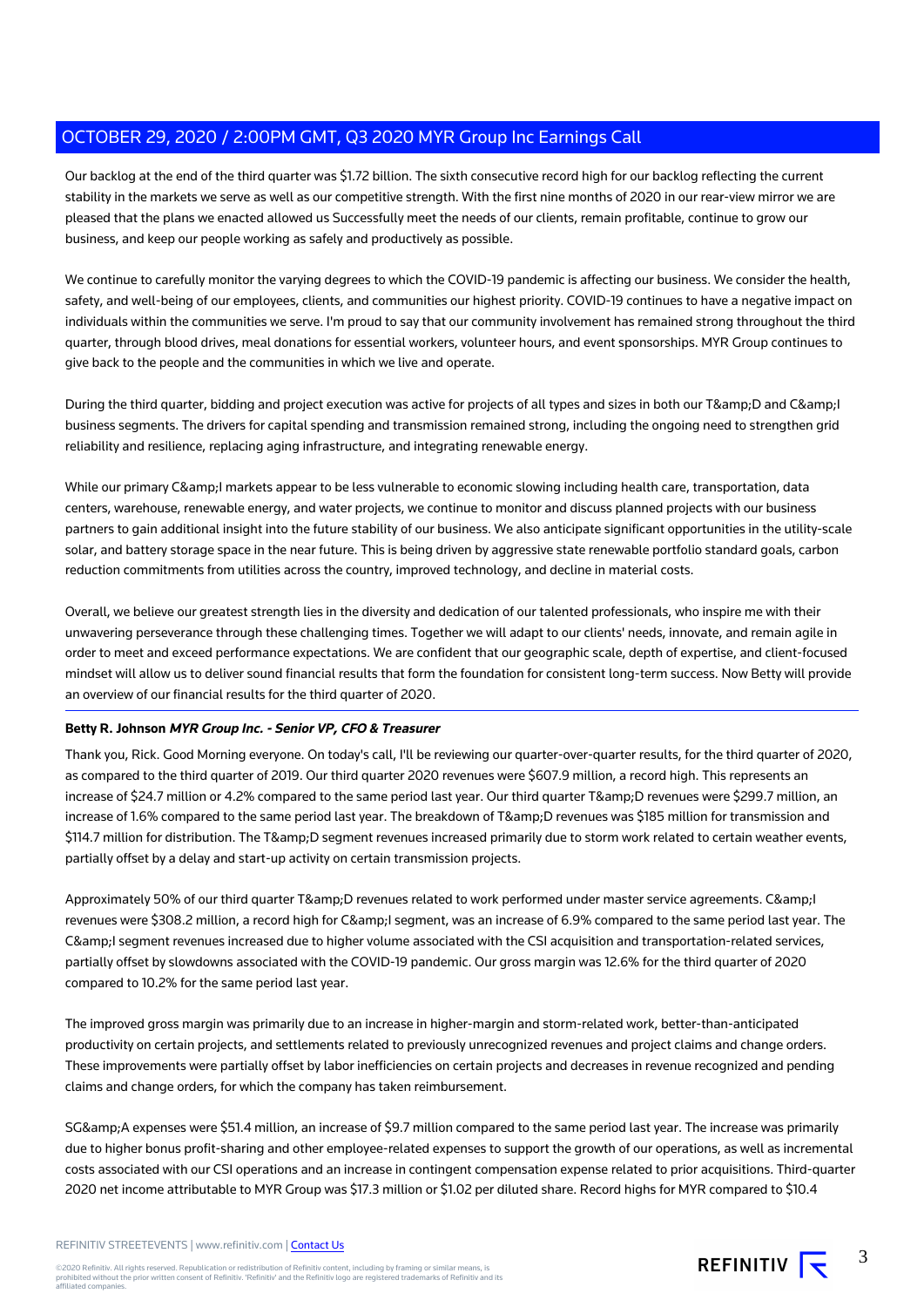million or \$0.62 per diluted share for the same period last year.

Third-quarter 2020 EBITDA was \$36.2 million representing a quarterly record high for MYR. Total backlog as of September 30, 2020, was \$1.72 billion, a record high, and was 25.9% higher than a year ago. Total backlog consisted of record high for T&D segment 146.6 and \$973 million for our C& segment. Our T& D backlog includes the previously announced Marcy to New Scotland upgrade project with LS Power.

Moving to liquidity in our balance sheet, we had approximately \$199.2 million of working capital, \$70.2 million of funded debt, and \$310.4 million in borrowing availability under our credit facility as of September 30th, 2020. We have continued to focus on strengthening our balance sheet, improving our free cash flow. Free cash flow came in strong for the period at \$20.2 million and was a record high of \$115.8 million for the trailing 12 months. Our funded debt to EBITDA leverage ratio has improved over the last 12 months, since our CSI acquisition, improving from 1.85 a year ago to our current 0.6 tons leverage as of September 30th, 2020.

We believe our credit facility, strong balance sheet, and future cash flows from operations will enable us to meet our working capital needs, equipment investments, growth initiatives, and funding requirements. Additionally, given our solid liquidity and financial position and strong financial performance, our Board of Directors authorized a new share repurchase program, which allows us to repurchase up to \$50 million of our outstanding shares of common stock effective November 2nd.

We intend to fund these purchases from cash on hand and through borrowings under our credit facility. In summary, we had improvements this quarter in revenues, gross profit, net income, earnings per share, EBITDA, free cash flow, funded debt to EBITDA leverage, and backlog compared to the prior year. Additionally, this quarter we set new record highs for revenue, gross profit, net income, earnings per share EBITDA, and backlog. I'll now turn the call over to Tod Cooper, who will provide an overview of our transmission and distribution segment.

#### **Tod M. Cooper MYR Group Inc. - Senior VP & COO of Transmission and Distribution**

Thank you, Betty. Good morning, everyone. As outlined in our earnings release, our T&D segment had a strong third quarter in terms of revenue, operating income, and backlog. Amidst the ongoing covid19 pandemic, we are fortunate to be classified as an essential business and strive to maintain our top-tier service capabilities and expertise to our clients, employees, and communities. I'm excited to announce that MYR Group was officially awarded the Marcy to New Scotland upgrade project with LS Power. The related contract is valued at more than \$250 million and final negotiations were completed in September, and construction is anticipated To begin in early 2021, with a scheduled in-service date by the end of 2023. This project is expected to have positive impact on the New York PowerGrid, ultimately improving system reliability, increasing efficiency, and facilitating statewide access to renewable energy. As the industry headlines in the third quarter continue to note an increase in demand for clean power, we are committed to supporting the development of renewable energy and sustainability through projects like this.

Throughout the third quarter, we deployed numerous crews across the United States to provide storm restoration services. Our crews worked diligently to restore power for tens of thousands of individuals affected by significant natural disasters such as Hurricane Laura, the derecho in the Midwest, wildfires in the West, and tropical storms in the East. In line with our values of responsiveness and teamwork, we continue to stand ready to restore power to those in need. Across the country, work continues on several small to medium size transmission projects, various lump-sum distribution, and substation jobs, and numerous long term master service agreements.

Work also continues on the Mount Storm to Valley 500 KV project for Dominion, the Rochester area reliability project for all on-grid, and the Battle Mountain utility-scale solar project in Nevada for Consolidated Edison, which has progressed nicely during the third quarter. Our current work trends and outlook remain positive despite COVID-19 uncertainty. Industry sources continue to highlight positive trends in T&D spending, forecasting an optimistic outlook for the next three years. Reports continue to show an increase in demand for utility-scale solar and energy storage with limited contractor resources to fulfill installation demands.

We believe that we are well equipped with the resources and expertise to grow our capabilities to capitalize on the opportunities in the solar and energy storage markets. Overall, bidding activity remain active through the third quarter. We continue to capitalize on small to medium-sized projects and are committed to the further developing of our EPC and renewable energy opportunities while further



4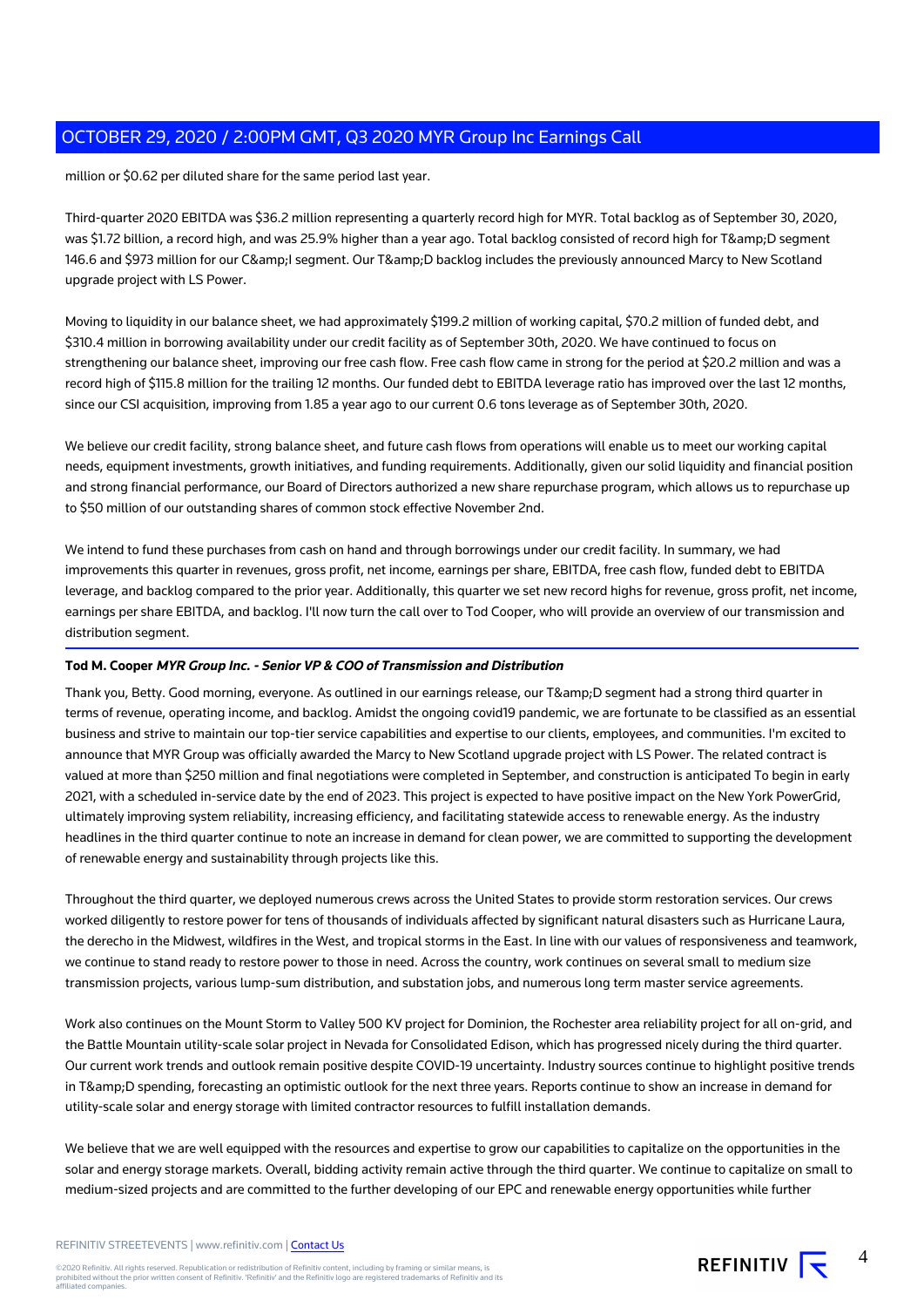strengthening our position, our positive relationships with our clients under master services agreements.

In closing, we had a strong third-quarter performance and are optimistic about our growth potential in our ability to adapt during these unique and challenging times. With the health and safety of our people, our clients, and our communities as a top priority, we remain confident in our ability to adjust our business operations as needed. I will now turn the call over to Jeff Waneka, who will provide an overview of our commercial and industrial segment.

#### **Jeffrey J. Waneka MYR Group Inc. - Senior VP and COO of Commercial & Industrial**

Thanks, Tod. Good morning everyone. This has been a busy third quarter for C&amp: as we track the ebb and of COVID-19 cases across the country. We continue to closely monitor its impact on our ongoing work, as well as its potential to impact our pipeline of future work. Our crews have responded favorably to changes in work guidelines and our work remains relatively unimpacted. We owe much of our success to the processes and new digital platforms we put in place over the last several years to collaborate electronically.

Having this head start before COVID-19 arrived allowed for rapid deployment of new processes as our clients moved to increase social distancing in an industry that demands high levels of proficient communication. We enter 2020 with record backlogs that continue to burn at a steady pace through the quarter. After experiencing a slight decrease in revenue in the second quarter, we have steadily increased revenue each month and have returned to pre-pandemic levels.

We announced in the second quarter that we had not experienced any significant COVID-related project cancellations, which is still the case today. However, a few project starts have been pushed into the future. While we are pleased with the lack of cancellations, we are carefully monitoring project start dates, so that we can maintain the needed resources for the commencement of these projects.

Turning to bidding activity, C& bidding opportunities have remained active in most of our district offices. Most of the large projects being tracked appear to be moving forward, however, long-term market predictability remains a concern as various economic indicators report potential deficits and funding issues. We believe that commercial and industrial recovery through the balance of the year will continue to be dependent on overall economic recovery, and we remain hopeful that stimulus packages will offer continued opportunities as we move forward.

C&amp: I was successful in winning significant projects during the third quarter, which provides confidence that our chosen markets will continue to offer a solid platform for growth and profitability. We believe our primary markets may be somewhat less vulnerable to economic slowing, including health care, transportation, data centers, warehousing, renewable energy, and water projects. In addition, we have been expanding our transportation expertise across our district offices, which we believe positions us favorably for future expansion, and we remain encouraged by a possible approval of a national infrastructure bill.

Both industry analysts and our clients are indicating that the healthcare market is showing resiliency. According to Dodge Data & amp: Analytics spending is expected to increase as hospitals and health care providers adapt to the new normal in preparing for a potential resurgence of COVID-19. Moving forward, the primary Considerations for healthcare facilities will be scalability and flexibility, by creating more ICU capabilities and flexible patient capacity, including larger medical gas connections, additional power, and flexible ventilation systems. The American Institute of Architects stated that Health Care construction is one of the few sectors expected to avoid a recession this cycle, forecasting a 2% increase this year and another 3% in 2021.

We continue to track several large projects expected to procure over the next few quarters. We've also experienced ongoing opportunities in the data center market as power reliability, edge computing, and higher (indiscernible) services become a greater focus. Heightened investments from cloud services and co-location providers are among the significant contributors to the growth of the market. We are seeing a continual stream of modernization projects as clients strive for higher efficiency and cost savings.

Recent contract awards in various C&I districts provide confidence that this segment will continue its expansion. Another market that appears to be holding up well is warehousing. According to Dodge Data, their biggest building sector warehouses is only expected to slip 1% in 2020. That is particularly impressive when you consider that warehouse construction set at Dodge Data record with 266 million square feet started in 2019. Warehousing dedicated to e-commerce fulfillment has been flourishing during the COVID-19 crisis,

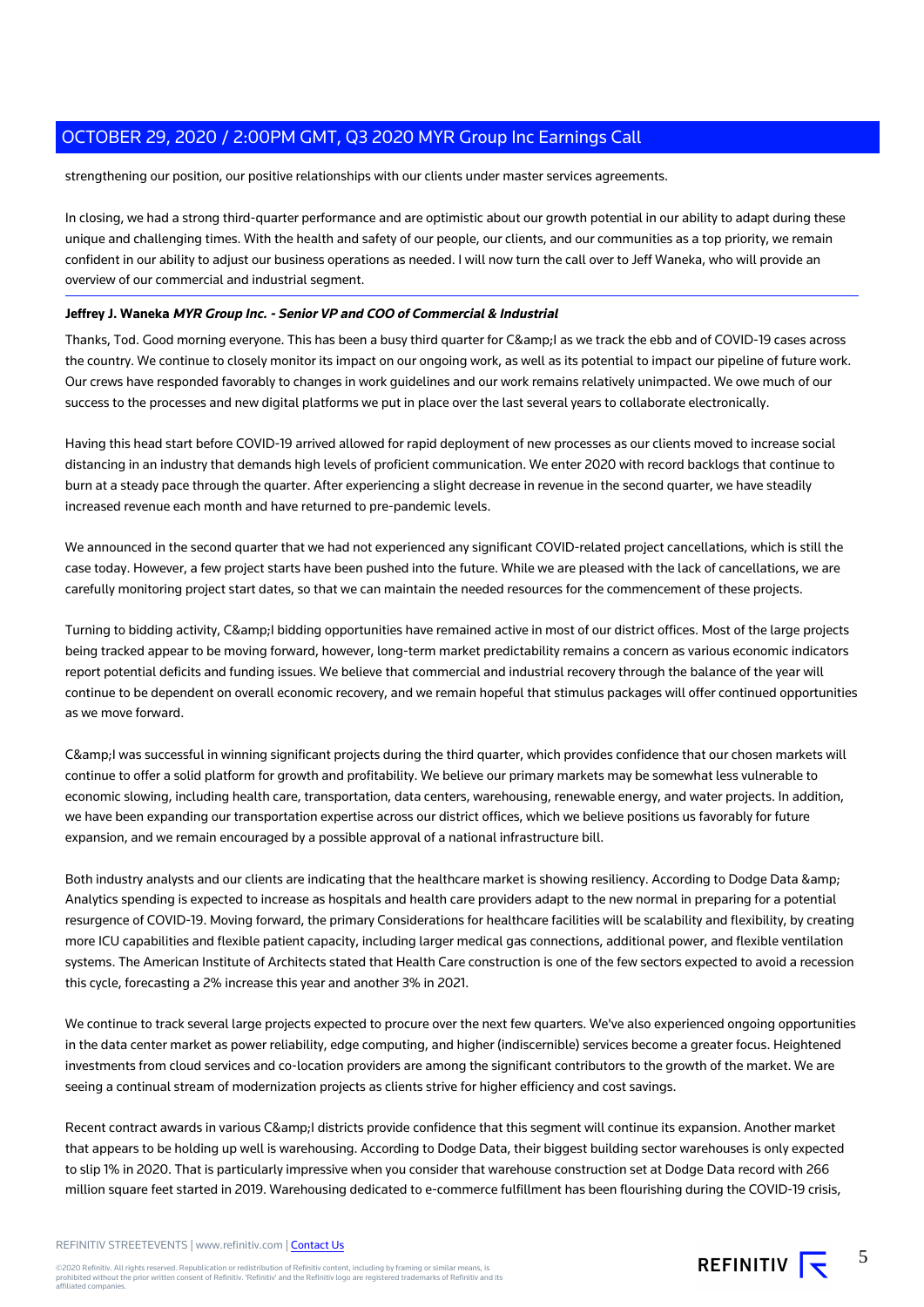and is forecasted to experience a V-shape progression returning to prior spending levels, and possibly breaking a record again in 2021.

In closing, we are fortunate to have built the business focused on sustainability, creativity, and long and strong customer relationships. As always, we remain focused on working safely, productively, and in close collaboration with our clients and industry partners. Thanks, everyone for your time today. I will now turn the call back to Rick, who will provide us with some closing statements.

#### **Richard S. Swartz MYR Group Inc. - President, CEO & Director**

Thank you for those updates Betty, Tod, and Jeff. In closing, I'd never been prouder to serve as MYR Group's President and CEO. Our remarkable employees, projects, and industry reputation are second to none. We remain committed to providing excellent shareholder value and doing so through sustainable, and safe working environments, both in our offices and field operations. In closing, I'd like to once again thank our employees for their dedication and our loyal clients and stockholders for their trust and support. Operator, we're now ready to open the call up for comments and questions.

#### **Operator**

As a reminder, ladies and gentlemen, (Operators Instruction)

#### **QUESTIONS AND ANSWERS**

#### **Operator**

Thank you. Please standby. While we compile the Q&A roster. Our first question is from Sean Eastman of KeyBanc. Your line is open.

#### **Alexander David Dwyer KeyBanc Capital Markets Inc., Research Division - Associate**

Good morning. This is Alex on for Sean. Thanks for taking our questions. I'll start off with the transmission margins that were very strong this quarter in the double-digit range. They were well above that high-end of that historical typical range you guys have provided in the past. I guess I'm just trying to understand better what drove the strength. You called out the storm work in the settlements related to unrecognized revenue. How material were those towards margins? I guess what I'm trying to get at is just trying to sense whether this type of margin profile is sustainable going forward.

#### **Richard S. Swartz MYR Group Inc. - President, CEO & Director**

Yes, we are above what we've given at that range before this quarter. The storm and some of those settlements did play into it. It didn't drastically move the needle. We also had extremely good weather during this period. As we've said in past quarters, that weather can make or break you. When you take all those things combined, good weather, those settlements, and some of that storm work add it together, it was additive to our higher range there.

#### **Alexander David Dwyer KeyBanc Capital Markets Inc., Research Division - Associate**

Thanks, very helpful. Then another one on transmission or T&D, regarding that LS Power project you guys booked this quarter and ramping up next year. Then, coupled with the large transmission prospects hitting up, I guess how should we think about the mix of large versus smaller medium projects from the margin perspective? On an annual basis marginalized, could we be trending towards the upper end of that historical range? Any thoughts on the puts and takes on that dynamic going forward would be helpful.

#### **Tod M. Cooper MYR Group Inc. - Senior VP & COO of Transmission and Distribution**

This is Tod. It's certainly our goal to continue to improve and keep working on our margins through productivity in all the training that we do from the aspect of the large projects. While we do see some of them getting closer to coming to market, we still find that several are struggling through the permitting process and haven't been on the Board yet as far as putting out RFIs or RFPs for those projects. We really focus on what's out there every day for us, and that's the small to medium-sized projects that we know, and we state to the script here that we're seeing a lot of bidding activity, we're continuing to focus on performing on those projects.

That's pretty steady right now and pretty levelized, and we're optimistic that some of these large projects are going to come to market. We do have the Marcy to New Scotland project starting next year. It's a big focus for us. I think we've always said that large projects is a



6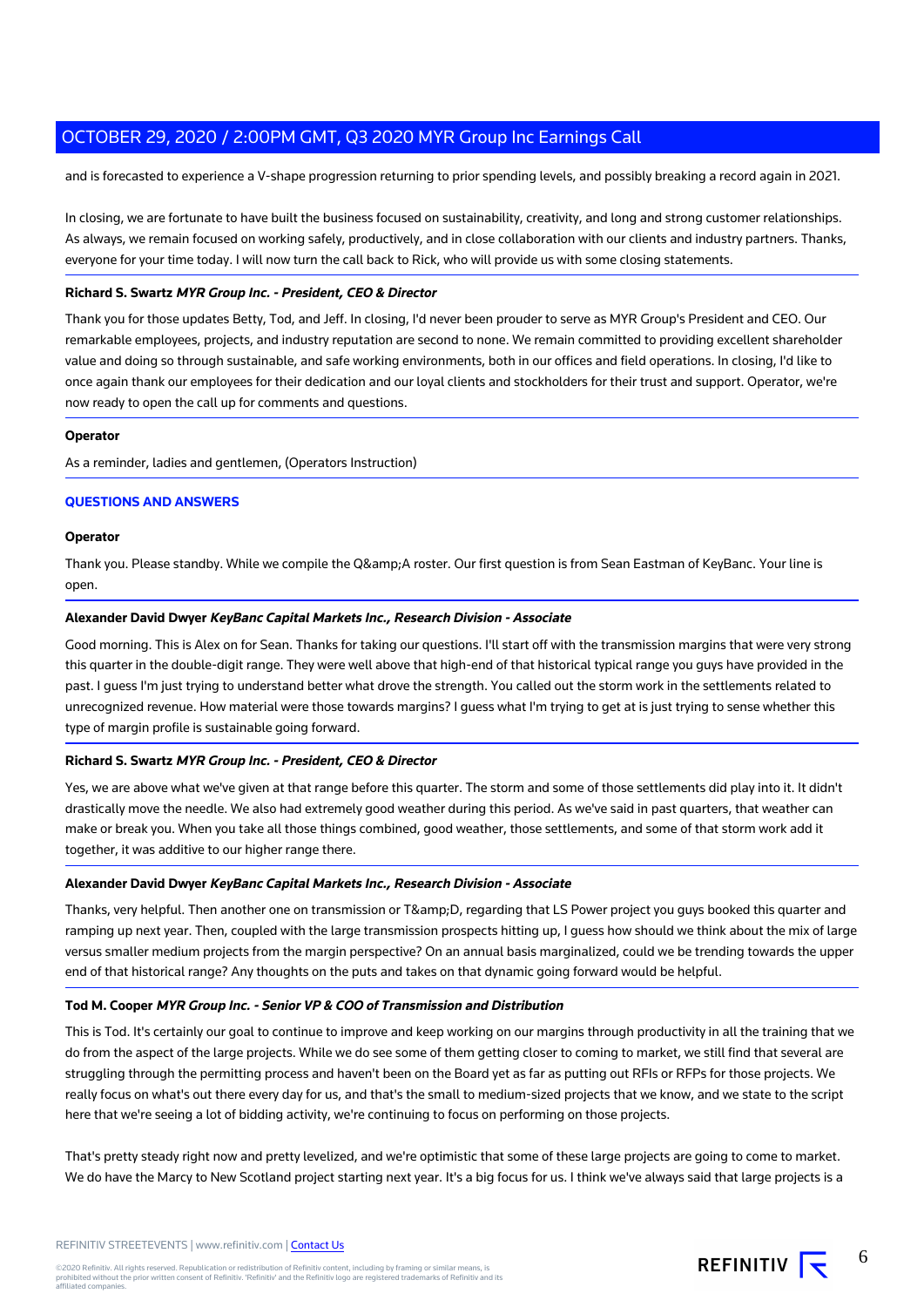big part of what we're doing when they come out. We're one of the contractors that people look towards for building those, and that's what we strive to do.

#### **Alexander David Dwyer KeyBanc Capital Markets Inc., Research Division - Associate**

Thanks. Can I squeeze one more in? With the C& backlog ticking down since the high-end first quarter, can you provide any thoughts around the visibility around the timing of an inflection point of where backlog could turn a corner, maybe start to stabilize?

#### **Jeffrey J. Waneka MYR Group Inc. - Senior VP and COO of Commercial & Industrial**

We have had a very strong backlog, coming into the year we're at record highs. I think we turned nine months of increasing backlog. We'd love to be at a higher book to bill ratio, but at the moment. We're being really smart about what we look at. No doubt there is some tightening in the market and we're making a lot of evaluations on what to chase as things tighten up. I think we're doing quite well and capturing the work that we're capturing. There's just a lot of turmoil in the market right now. No one can really tell when that inflection point is, but we're doing well tracking the projects we've been following for quite a while.

#### **Tod M. Cooper MYR Group Inc. - Senior VP & COO of Transmission and Distribution**

As Jeff said, it's been an active bid market in the majority of the areas that we serve with our C& I side, and again we want to make sure we have the right contract in place before we sign a contract and put it into our backlog. We don't control the timing of that. We'll do everything we can to negotiate to have the fairest contract we can, and sometimes that doesn't come into a quarter-end. It may take three, four months to negotiate those contracts out. Our backlog. we've always said before is going to be lumpy so if there is a slight decline in one quarter I wouldn't read too much into that.

#### **Alexander David Dwyer KeyBanc Capital Markets Inc., Research Division - Associate**

Thank you.

#### **Operator**

Our next question is from Jon Braatz of Kansas City Capital. Your line is open.

#### **Jonathan Paul Braatz Kansas City Capital Associates - Partner and Research Analyst**

Good morning, everyone. Couple of questions. Rick, Betty has some of the storm restoration revenue or work in the third quarter extended into the fourth quarter, absent today's hurricane?

#### **Tod M. Cooper MYR Group Inc. - Senior VP & COO of Transmission and Distribution**

This is Tod. Yes, it has, really not much to elaborate there, but I think you've seen the continuing effects of the wildfires and the hurricanes that we're still experiencing. There is some of that ongoing today.

#### **Jonathan Paul Braatz Kansas City Capital Associates - Partner and Research Analyst**

Secondly, when you listen to utility companies and you guys you talk a little bit more frequently about battery storage on the renewable generation. I guess my two questions. Number one is what exactly do you do in regard to battery storage? What kind of work do you do in that regard? Secondly, maybe to help frame the opportunity of emerging battery storage opportunity, for example, NextEra Energy has proposed a A new facility down here in Kansas City, a 3,500-acre solar farm, a 500-megawatt farm. I think supposedly it will include battery storage. What kind of incremental addition or cost to a solar farm like that is battery storage? Can you help frame maybe the opportunity from the emerging battery storage developments?

#### **Richard S. Swartz MYR Group Inc. - President, CEO & Director**

Well, I think when we really look at the overall market with battery storage what it's doing is allowing these projects to be able to come to market, because before it was that duck bell curve everybody hit. All the solar sites produced energy at the same time, there is no way to store it which allowed the feasible and take it to market afterward. It's probably in that, I would say 10% to 20% additive to what it costs to site to do that. That'd be a rough range. For our work we've done everything from be the installer of the batteries in those components to actually being involved with the engineering side and bringing that side into the market. From the procurement side and everything, we've done both. We've installed it for clients just as a labor broker and then we've also done the full phase of purchasing it and installing it. It's a good additive to our business.

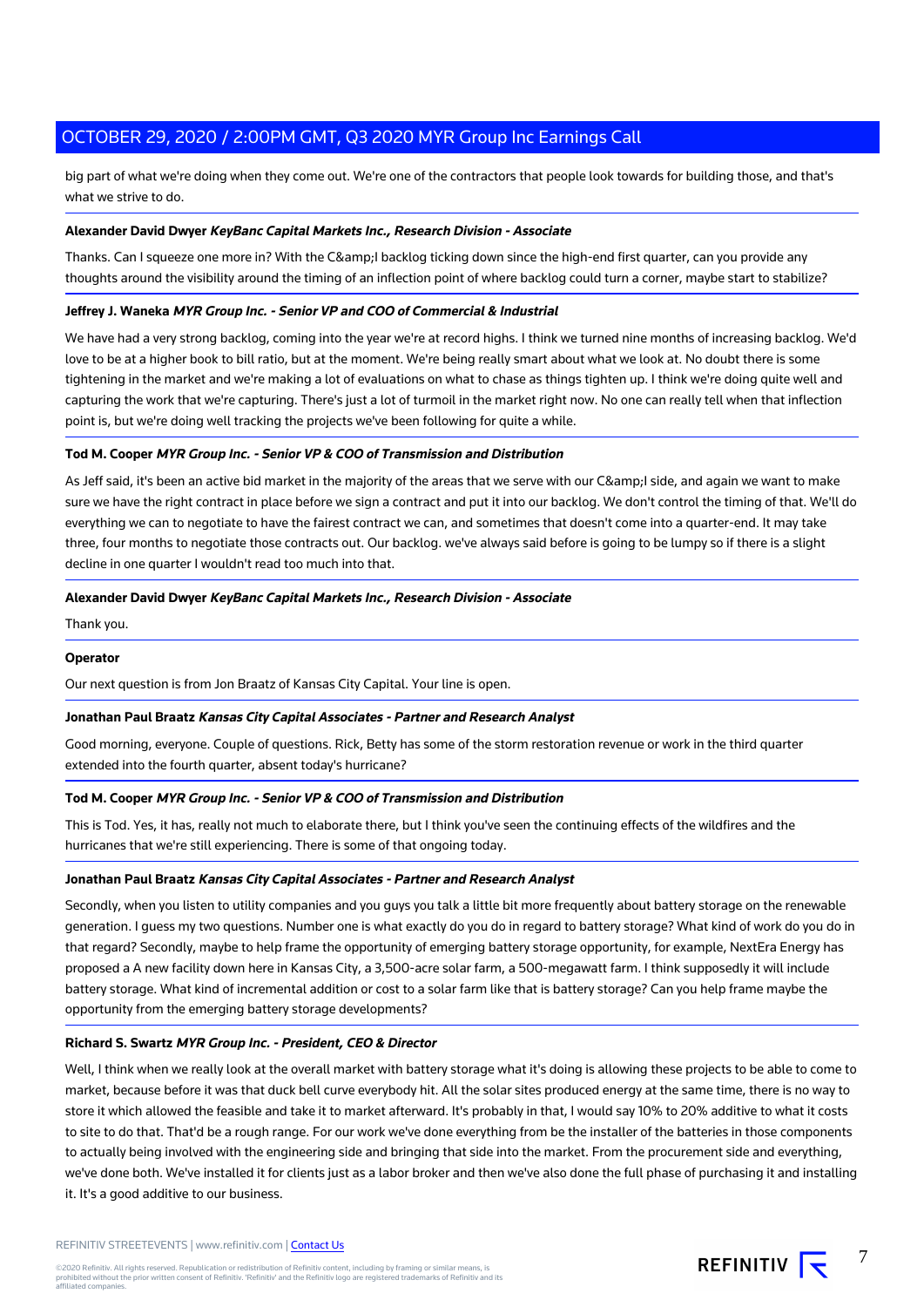#### **Jonathan Paul Braatz Kansas City Capital Associates - Partner and Research Analyst**

Are you seeing any developments in offshore wind?

#### **Richard S. Swartz MYR Group Inc. - President, CEO & Director**

We are, we're seeing some of that. We, last year we had a project where we did the onshore portion of one of those projects. We're seeing potential for those to come to market. I think there is a lot of activity out there, but a lot of it has to do with pricing right now, and trying to make sure it's viable to bring in pricing wise. We're involved with that side on kind of a budgeting -- that estimate inside of it and providing budgets to our clients and constructability reviews.

#### **Jonathan Paul Braatz Kansas City Capital Associates - Partner and Research Analyst**

All right, thank you very much, Rick.

#### **Operator**

Again, ladies and gentlemen (Operator Instructions). Our next question is from Jyotasna Yadav of Stifel. Your line is open.

#### **Jyotasna Yadav Stifel, Nicolaus & Company, Incorporated, Research Division - Associate**

[inaudible] congrats on a great quarter. I wanted to start off asking about how you're thinking about the impact of the November presidential election outcome on operations. Do you see demand trends changing based on who is elected, maybe give what you're thinking about segment or business?

#### **Richard S. Swartz MYR Group Inc. - President, CEO & Director**

I'll start and I'll let Jeff or Todd anything they want to. For us it's, I don't see the markets were changing, that we're chasing today or that we're involved with really being affected that greatly regardless. Renewable I For the solar side that we're in, it's going to continue with whoever's voted in there. The mandates that are out there, some of the stuff I identified in my script, those are going to stay as constant drivers. Again, we're not into tenant finish. We're not into high-rise construction as a big component of our business in any way. The markets we serve are going to continue regardless of who is in there. We don't control the economy and that could go up or down a little bit, but I don't think any of us can predict that. I'm pretty bullish on the markets we're in and hope that the economy continues to be strong.

#### **Jyotasna Yadav Stifel, Nicolaus & Company, Incorporated, Research Division - Associate**

Great, thanks. Have you seen or heard any pricing pressure discussion or price concessions emerging from the C&I segment because of a slowdown in project activity or push out?

#### **Jeffrey J. Waneka MYR Group Inc. - Senior VP and COO of Commercial & Industrial**

No doubt there is a tightening of the market and it depends on the location in the country as to how much that is. Again, the work that we try to pursue is more relational and more about our technical expertise. I think some of the smaller work that we do in multiple districts is seeing probably the greater pressure, but the larger projects that we have on the horizon they are far more viable and seeing less pressure.

#### **Tod M. Cooper MYR Group Inc. - Senior VP & COO of Transmission and Distribution**

Well, I would say it's not anything we haven't seen when we've been entering tough economic times before, or doubtful economic times before. We've seen that their competitiveness increase. What I can tell you is we're not going to change the way we bid. We put a lot of stuff in place as far as training, making sure our productivity continues to improve everywhere we can, but we're not going to take below cost. Our focus is always going to be to focus on the cost in our estimates, and then we can put a fair margin on it. It's not race to the bottom for us. If somebody wants to take a project below cost they're going to do it.

#### **Jyotasna Yadav Stifel, Nicolaus & Company, Incorporated, Research Division - Associate**

Great, thanks.



8